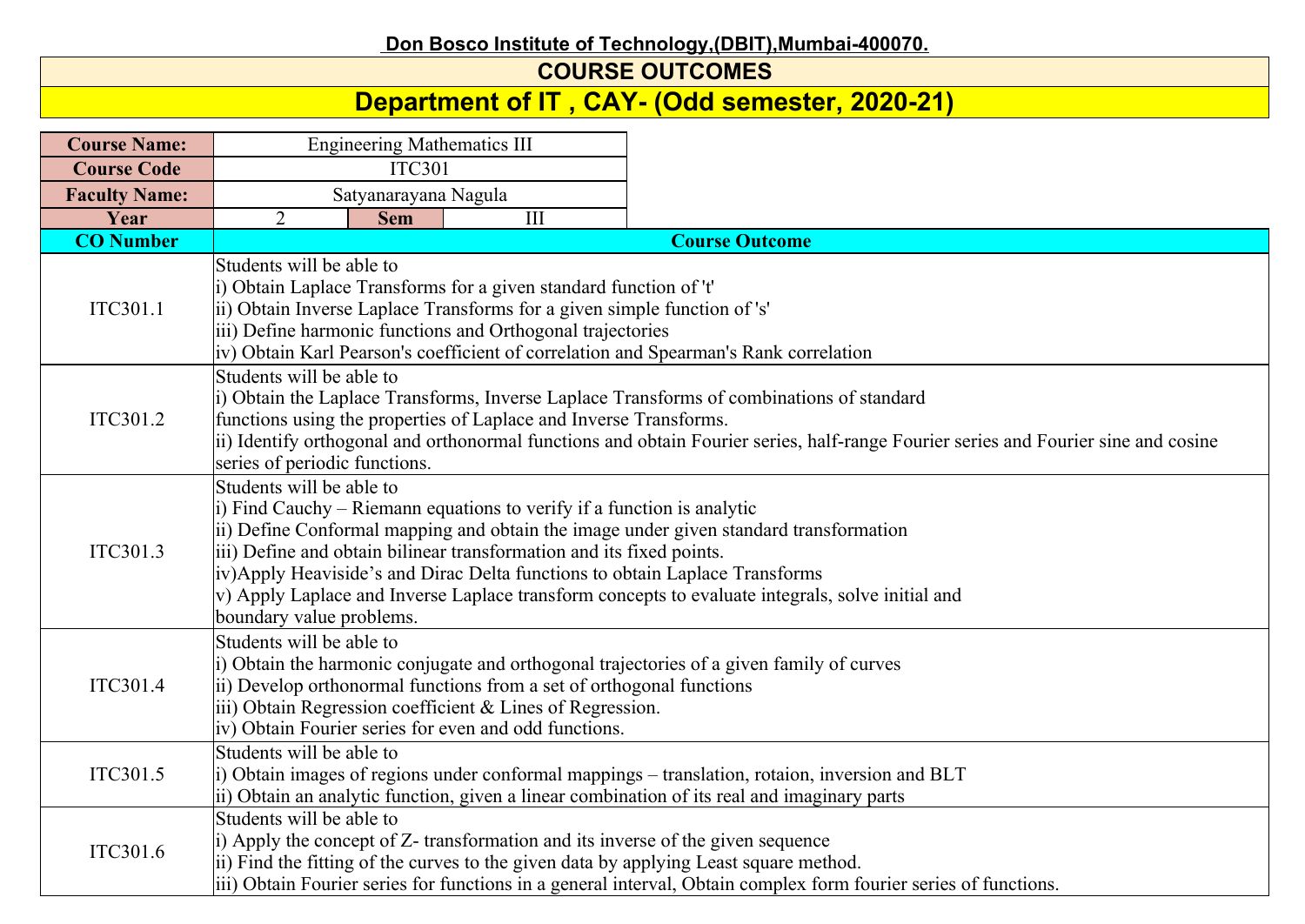| <b>Course Name:</b>  | Data Structure and Analysis |                                                                                              |   |                                                                                                                 |  |  |
|----------------------|-----------------------------|----------------------------------------------------------------------------------------------|---|-----------------------------------------------------------------------------------------------------------------|--|--|
| <b>Course Code</b>   | <b>ITC302</b>               |                                                                                              |   |                                                                                                                 |  |  |
| <b>Faculty Name:</b> |                             | Sushree Satapathy                                                                            |   |                                                                                                                 |  |  |
| Year                 |                             | <b>Sem</b>                                                                                   | Ш |                                                                                                                 |  |  |
| <b>CO</b> Number     |                             |                                                                                              |   | <b>Course Outcome</b>                                                                                           |  |  |
| <b>ITC 302.1</b>     |                             |                                                                                              |   | Classify and Apply the concepts of stacks, queues and linked list in real life problem solving.                 |  |  |
| ITC 302.2            |                             | Classify, apply and analyze the concepts trees in real life problem solving.                 |   |                                                                                                                 |  |  |
| ITC 302.3            |                             | Illustrate and justify the concepts of graphs in real life problem solving.                  |   |                                                                                                                 |  |  |
| <b>ITC 302.4</b>     |                             | List and examine the concepts of sorting, searching techniques in real life problem solving. |   |                                                                                                                 |  |  |
| ITC 302.5            |                             | Use and identify the concepts of recursion, hashing in real life problem solving.            |   |                                                                                                                 |  |  |
| <b>ITC 302.6</b>     |                             |                                                                                              |   | Examine and justify different methods of stacks, queues, linked list, trees and graphs to various applications. |  |  |

| <b>Course Name:</b>  |                                    |               | Database Management System                                        |                       |
|----------------------|------------------------------------|---------------|-------------------------------------------------------------------|-----------------------|
| <b>Course Code</b>   |                                    | <b>ITC303</b> |                                                                   |                       |
| <b>Faculty Name:</b> |                                    | Shiv Negi     |                                                                   |                       |
| Year                 |                                    | <b>Sem</b>    | Ш                                                                 |                       |
| <b>CO</b> Number     |                                    |               |                                                                   | <b>Course Outcome</b> |
| ITC303.1             |                                    |               | Identify the need of Database Management System.                  |                       |
| ITC303.2             |                                    |               | Design conceptual model for real life applications.               |                       |
| ITC303.3             |                                    |               | Create Relational Model for real life applications                |                       |
| ITC303.4             | Formulate query using SQL commands |               |                                                                   |                       |
| ITC303.5             |                                    |               | Apply the concept of normalization to relational database design. |                       |
| ITC303.6             |                                    |               | Demonstrate the concept of transaction, concurrency and recovery. |                       |

| <b>Course Name:</b>  | Principle of Communication                                                                |                                                         |                                                                   |                       |  |  |
|----------------------|-------------------------------------------------------------------------------------------|---------------------------------------------------------|-------------------------------------------------------------------|-----------------------|--|--|
| <b>Course Code</b>   | <b>ITC304</b>                                                                             |                                                         |                                                                   |                       |  |  |
| <b>Faculty Name:</b> | Janhavi Baikerikar                                                                        |                                                         |                                                                   |                       |  |  |
| Year                 |                                                                                           | Sem                                                     | Ш                                                                 |                       |  |  |
| <b>CO</b> Number     |                                                                                           |                                                         |                                                                   | <b>Course Outcome</b> |  |  |
| ITC304.1             |                                                                                           |                                                         | Describe analog and digital communication systems                 |                       |  |  |
| ITC304.2             | Differentiate types of noise, analyses the Fourier transform of time and frequency domain |                                                         |                                                                   |                       |  |  |
| ITC304.3             |                                                                                           | Design transmitter and receiver of AM, DSB, SSB and FM. |                                                                   |                       |  |  |
| ITC304.4             | Describe Sampling theorem and pulse modulation systems                                    |                                                         |                                                                   |                       |  |  |
| ITC304.5             |                                                                                           |                                                         | Explain multiplexing and digital band pass modulation techniques. |                       |  |  |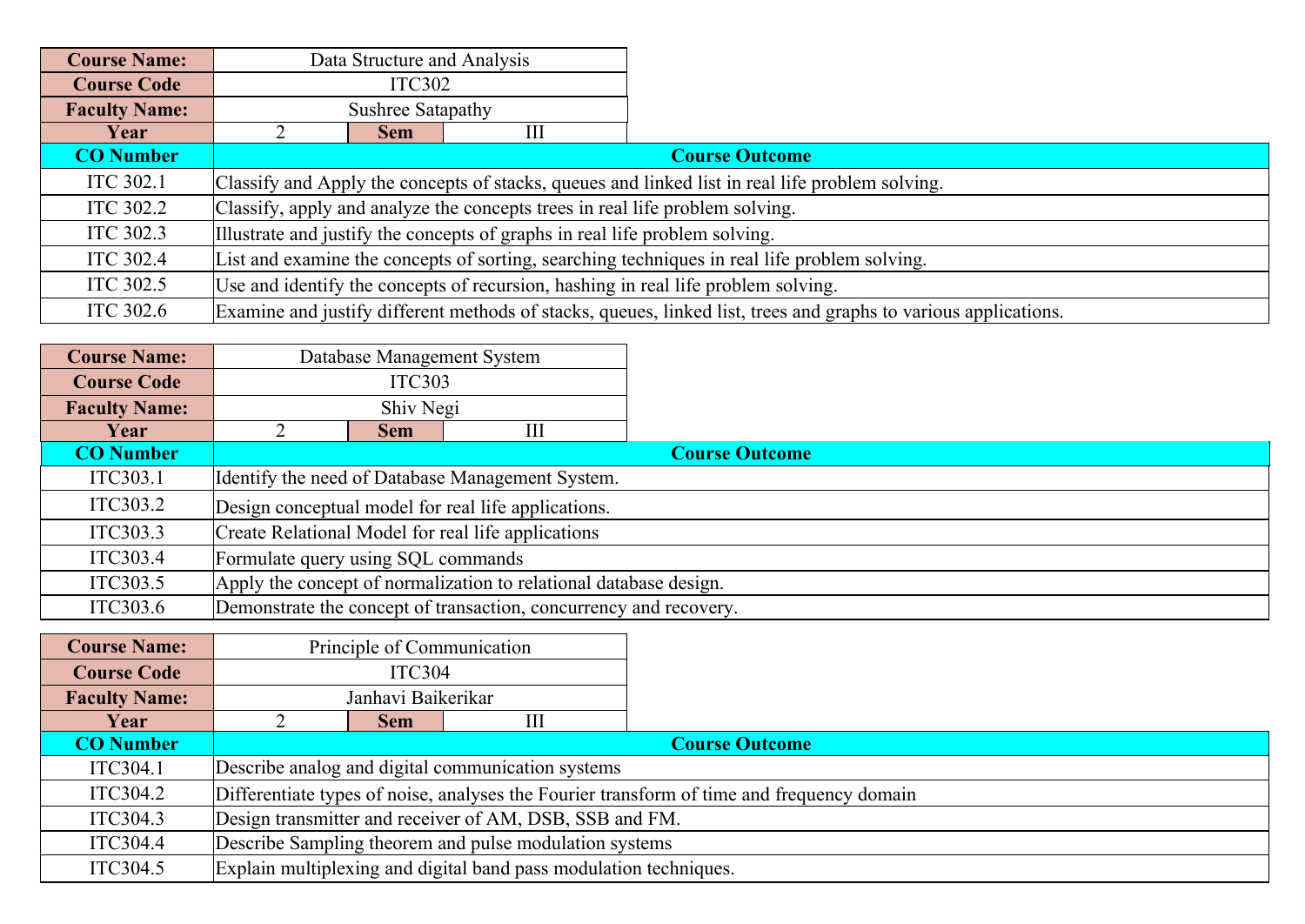| ITC304.6             |                                                                                                                  | Describe electromagnetic radiation and propogation of waves                 |                                                                          |  |  |  |
|----------------------|------------------------------------------------------------------------------------------------------------------|-----------------------------------------------------------------------------|--------------------------------------------------------------------------|--|--|--|
|                      |                                                                                                                  |                                                                             |                                                                          |  |  |  |
| <b>Course Name:</b>  | Paradigms and Computer                                                                                           |                                                                             |                                                                          |  |  |  |
|                      |                                                                                                                  | Programming Fundamentals                                                    |                                                                          |  |  |  |
| <b>Course Code</b>   |                                                                                                                  | <b>ITC305</b>                                                               |                                                                          |  |  |  |
| <b>Faculty Name:</b> |                                                                                                                  | Anagha Shastri                                                              |                                                                          |  |  |  |
| Year                 |                                                                                                                  | <b>Sem</b>                                                                  | Ш                                                                        |  |  |  |
| <b>CO</b> Number     |                                                                                                                  | <b>Course Outcome</b>                                                       |                                                                          |  |  |  |
| ITC305.1             |                                                                                                                  | Understand and Compare different programming paradigms.                     |                                                                          |  |  |  |
| ITC305.2             |                                                                                                                  | Understand the Object Oriented Constructs and use them in program design.   |                                                                          |  |  |  |
| ITC305.3             | Understand the concepts of declarative programming paradigms through functional and logic programming.           |                                                                             |                                                                          |  |  |  |
| ITC305.4             | Design and Develop programs based on declarative programming paradigm using functional and/or logic programming. |                                                                             |                                                                          |  |  |  |
| ITC305.5             |                                                                                                                  | Understand the role of concurrency in parallel and distributed programming. |                                                                          |  |  |  |
| ITC305.6             |                                                                                                                  |                                                                             | Understand different application domains for use of scripting languages. |  |  |  |

| <b>Course Name:</b>  | Data Structure Lab                                                                     |                          |                                                                      |                                                                                                                    |  |  |
|----------------------|----------------------------------------------------------------------------------------|--------------------------|----------------------------------------------------------------------|--------------------------------------------------------------------------------------------------------------------|--|--|
| <b>Course Code</b>   |                                                                                        | <b>ITL301</b>            |                                                                      |                                                                                                                    |  |  |
| <b>Faculty Name:</b> |                                                                                        | <b>Sushree Satapathy</b> |                                                                      |                                                                                                                    |  |  |
| Year                 | 2                                                                                      | <b>Sem</b>               | III                                                                  |                                                                                                                    |  |  |
| <b>CO</b> Number     |                                                                                        |                          |                                                                      | <b>Course Outcome</b>                                                                                              |  |  |
| ITL301.1             |                                                                                        |                          |                                                                      | Understand and use the basic concepts and principles of various linked lists, stacks and queues.                   |  |  |
| ITL301.2             |                                                                                        |                          | Understand the concepts and apply the methods in basic trees.        |                                                                                                                    |  |  |
| ITL301.3             |                                                                                        |                          | Use and identify the methods in advanced trees.                      |                                                                                                                    |  |  |
| ITL301.4             |                                                                                        |                          | Understand the concepts and apply the methods in graphs.             |                                                                                                                    |  |  |
| ITL301.5             | Understand the concepts and apply the techniques of searching, hashing and sorting     |                          |                                                                      |                                                                                                                    |  |  |
| ITL301.6             |                                                                                        |                          |                                                                      | Illustrate and examine the methods of linked lists, stacks, queues, trees and graphs to various real time problems |  |  |
|                      |                                                                                        |                          |                                                                      |                                                                                                                    |  |  |
| <b>Course Name:</b>  |                                                                                        | SQL Lab                  |                                                                      |                                                                                                                    |  |  |
| <b>Course Code</b>   |                                                                                        | <b>ITL302</b>            |                                                                      |                                                                                                                    |  |  |
| <b>Faculty Name:</b> | Shiv Negi                                                                              |                          |                                                                      |                                                                                                                    |  |  |
| Year                 | $\overline{2}$<br>III<br><b>Sem</b>                                                    |                          |                                                                      |                                                                                                                    |  |  |
| <b>CO</b> Number     |                                                                                        |                          |                                                                      | <b>Course Outcome</b>                                                                                              |  |  |
| ITL302.1             | Define problem statement and Construct the conceptual model for real life application. |                          |                                                                      |                                                                                                                    |  |  |
| ITL302.2             | Create and populate a RDBMS using SQL.                                                 |                          |                                                                      |                                                                                                                    |  |  |
| ITL302.3             |                                                                                        |                          | Formulate and write SQL queries for efficient information retrieval. |                                                                                                                    |  |  |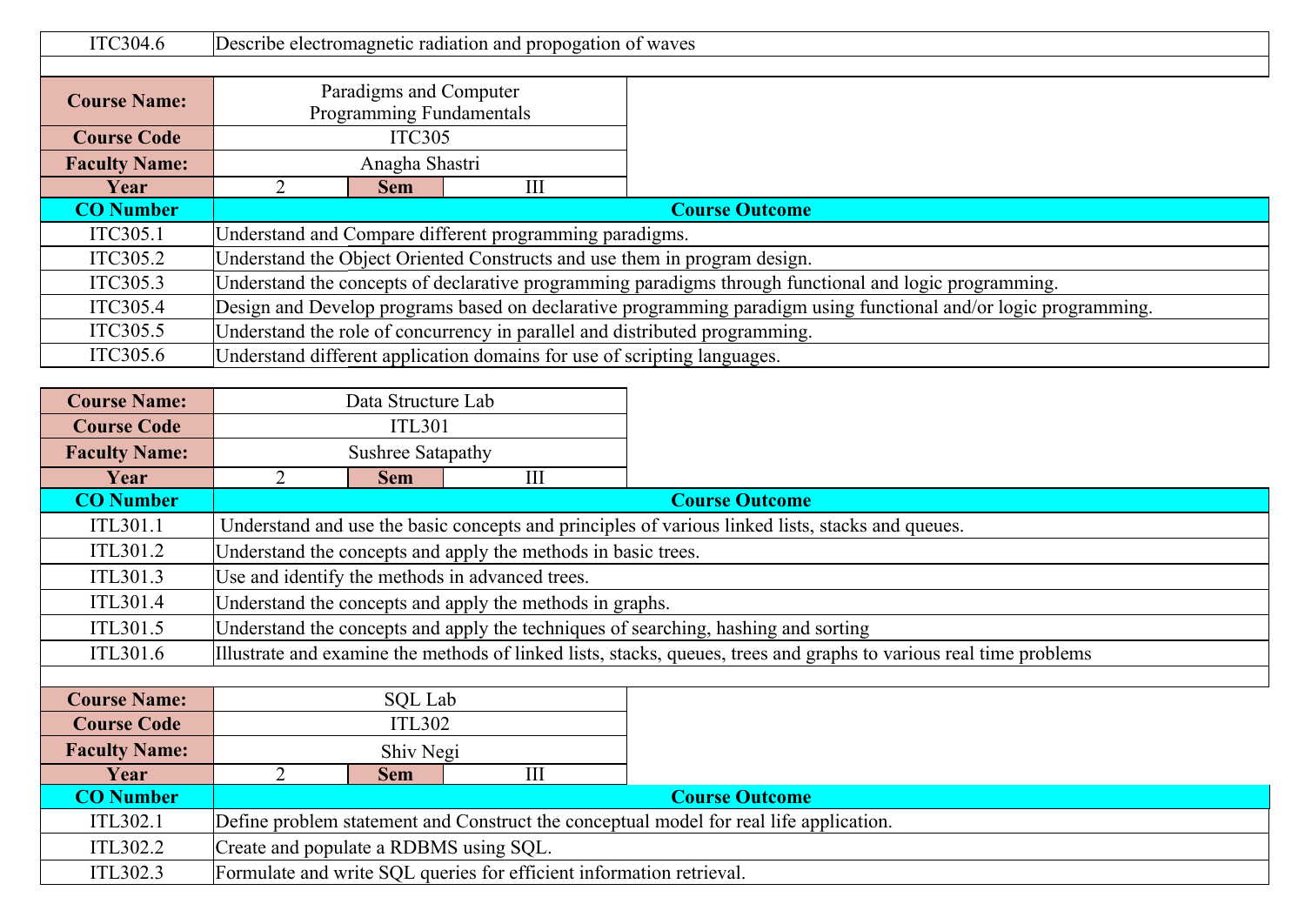| ITL302.4             | Apply view, triggers and procedures to demonstrate specific event handling.                |                                                                                                               |                                                                    |                                                                                  |  |  |
|----------------------|--------------------------------------------------------------------------------------------|---------------------------------------------------------------------------------------------------------------|--------------------------------------------------------------------|----------------------------------------------------------------------------------|--|--|
| ITL302.5             |                                                                                            | Demonstrate database connectivity using JDBC.                                                                 |                                                                    |                                                                                  |  |  |
| ITL302.6             |                                                                                            |                                                                                                               | Demonstrate the concept of concurrent transactions.                |                                                                                  |  |  |
|                      |                                                                                            |                                                                                                               |                                                                    |                                                                                  |  |  |
| <b>Course Name:</b>  |                                                                                            | Computer programming                                                                                          |                                                                    |                                                                                  |  |  |
|                      |                                                                                            | Paradigms Lab                                                                                                 |                                                                    |                                                                                  |  |  |
| <b>Course Code</b>   |                                                                                            | <b>ITL303</b>                                                                                                 |                                                                    |                                                                                  |  |  |
| <b>Faculty Name:</b> |                                                                                            | Anagha Shastri                                                                                                |                                                                    |                                                                                  |  |  |
| Year                 |                                                                                            | <b>Sem</b>                                                                                                    | Ш                                                                  |                                                                                  |  |  |
| <b>CO</b> Number     |                                                                                            | <b>Course Outcome</b>                                                                                         |                                                                    |                                                                                  |  |  |
| ITL303.1             | Implement Object Oriented concepts in C++.                                                 |                                                                                                               |                                                                    |                                                                                  |  |  |
| ITL303.2             |                                                                                            | Design and Develop solution based on declarative programming paradigm using functional and logic programming. |                                                                    |                                                                                  |  |  |
| ITL303.3             | Understand the multi threaded programs in Java and $C++$                                   |                                                                                                               |                                                                    |                                                                                  |  |  |
| ITL303.4             | Understand the need and use of exception handling and garbage collection in $C++$ and JAVA |                                                                                                               |                                                                    |                                                                                  |  |  |
| ITL303.5             |                                                                                            |                                                                                                               | Implement a solution to the same problem using multiple paradigms. |                                                                                  |  |  |
| ITL303.6             |                                                                                            |                                                                                                               |                                                                    | Compare the implementations in multiple paradigms at coding and execution level. |  |  |

| <b>Course Name:</b>  |                                                                                                                            | Java Lab (SBL)       |                                                      |                                                                                                                                     |  |  |
|----------------------|----------------------------------------------------------------------------------------------------------------------------|----------------------|------------------------------------------------------|-------------------------------------------------------------------------------------------------------------------------------------|--|--|
| <b>Course Code</b>   | <b>ITL304</b>                                                                                                              |                      |                                                      |                                                                                                                                     |  |  |
| <b>Faculty Name:</b> |                                                                                                                            | Tayyabali Sayyad     |                                                      |                                                                                                                                     |  |  |
| Year                 |                                                                                                                            | <b>Sem</b>           | Ш                                                    |                                                                                                                                     |  |  |
| <b>CO</b> Number     |                                                                                                                            |                      |                                                      | <b>Course Outcome</b>                                                                                                               |  |  |
| ITL304.1             |                                                                                                                            |                      | Explain the fundamental concepts of Java Programing. |                                                                                                                                     |  |  |
| ITL304.2             |                                                                                                                            |                      |                                                      | Demonstrate the concepts of classes, objects, members of a class and the relationships among them needed for a finding the solution |  |  |
|                      |                                                                                                                            | to specific problem. |                                                      |                                                                                                                                     |  |  |
| ITL304.3             | Demonstrate how to extend java classes and achieve reusability using Inheritance, Interface and Packages.                  |                      |                                                      |                                                                                                                                     |  |  |
| ITL304.4             | Construct robust and faster programmed solutions to problems using concept of Multithreading, exceptions and file handling |                      |                                                      |                                                                                                                                     |  |  |
| ITL304.5             |                                                                                                                            |                      |                                                      | Design and develop Graphical User Interface using Abstract Window Toolkit and Swings, JavaFX framework                              |  |  |

| <b>Course Name:</b>  |                       |                  | Mini Project $-1$ A for Front end /<br>backend Application using JAVA |                                                                                        |  |  |
|----------------------|-----------------------|------------------|-----------------------------------------------------------------------|----------------------------------------------------------------------------------------|--|--|
| <b>Course Code</b>   |                       | <b>ITM301</b>    |                                                                       |                                                                                        |  |  |
| <b>Faculty Name:</b> |                       | Tayyabali Sayyad |                                                                       |                                                                                        |  |  |
| Year                 | Ш<br><b>Sem</b>       |                  |                                                                       |                                                                                        |  |  |
| <b>CO Number</b>     | <b>Course Outcome</b> |                  |                                                                       |                                                                                        |  |  |
| ITL304.1             |                       |                  |                                                                       | Identify problems and apply knowledge and skill to solve societal problems in a group. |  |  |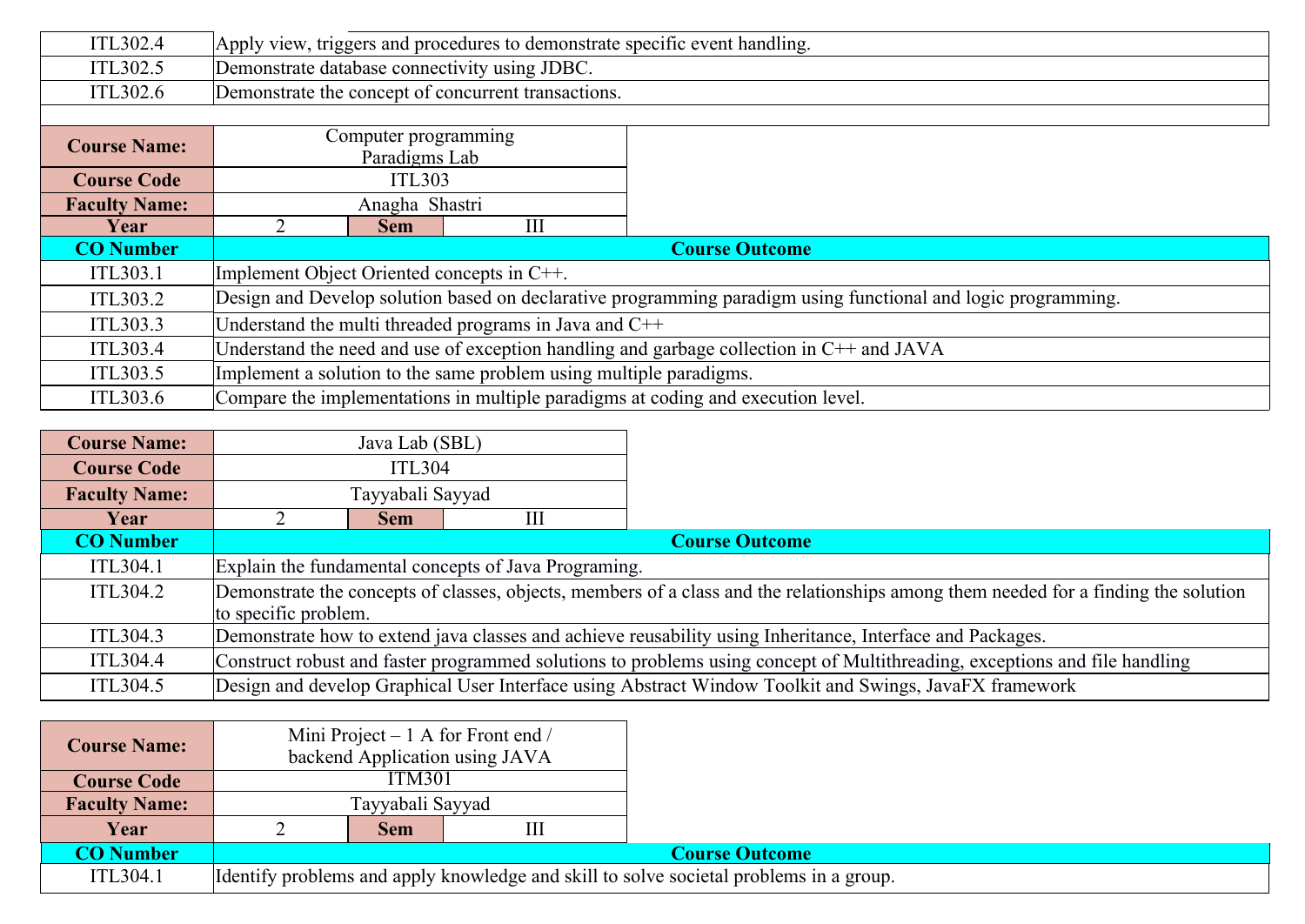| ITL304.2 | Develop interpersonal skills to work as member of a group or leader, and demonstrate the capabilities of self-learning in a group, |
|----------|------------------------------------------------------------------------------------------------------------------------------------|
|          | which leads to life long learning.                                                                                                 |
| ITL304.3 | Draw the proper inferences from available results through theoretical/experimental/simulations.                                    |
| ITL304.4 | Use standard norms of engineering practices, and excel in written and oral communication.                                          |
| ITL304.5 | Demonstrate project management principles during project work                                                                      |

| <b>Course Name:</b>  |                                                                            |                                                                                                        | Microcontroller & Embedded Programming        |                                                                           |  |  |
|----------------------|----------------------------------------------------------------------------|--------------------------------------------------------------------------------------------------------|-----------------------------------------------|---------------------------------------------------------------------------|--|--|
| <b>Course Code</b>   |                                                                            | <b>ITC501</b>                                                                                          |                                               |                                                                           |  |  |
| <b>Faculty Name:</b> | Janhavi Baikerikar                                                         |                                                                                                        |                                               |                                                                           |  |  |
| Year                 |                                                                            | <b>Sem</b>                                                                                             |                                               |                                                                           |  |  |
| <b>CO</b> Number     |                                                                            |                                                                                                        |                                               | <b>Course Outcome</b>                                                     |  |  |
| ITC501.1             |                                                                            |                                                                                                        |                                               | Explain the embedded system concepts and architecture of embedded systems |  |  |
| ITC501.2             |                                                                            | Describe the architecture of 8051 microcontroller and write embedded program for 8051 Microcontroller. |                                               |                                                                           |  |  |
| ITC501.3             |                                                                            | Design the interfacing for 8051 microcontroller.                                                       |                                               |                                                                           |  |  |
| ITC501.4             |                                                                            | Understand the concepts of ARM architecture                                                            |                                               |                                                                           |  |  |
| ITC501.5             | Demonstrate the open source RTOS and solve the design issues for the same. |                                                                                                        |                                               |                                                                           |  |  |
| ITC501.6             |                                                                            |                                                                                                        | Select elements for an embedded systems tool. |                                                                           |  |  |

| <b>Course Name:</b>  | <b>Internet Programming</b>                  |                                                                                     |                                                                |                       |  |  |  |
|----------------------|----------------------------------------------|-------------------------------------------------------------------------------------|----------------------------------------------------------------|-----------------------|--|--|--|
| <b>Course Code</b>   | <b>ITC502</b>                                |                                                                                     |                                                                |                       |  |  |  |
| <b>Faculty Name:</b> |                                              | Vaishali K                                                                          |                                                                |                       |  |  |  |
| Year                 | $\blacktriangleleft$                         | <b>Sem</b>                                                                          | VI                                                             |                       |  |  |  |
| <b>CO</b> Number     |                                              |                                                                                     |                                                                | <b>Course Outcome</b> |  |  |  |
| ITC502.1             |                                              |                                                                                     | Design an interactive web pages using HTML, CSS and Javascript |                       |  |  |  |
| ITC502.2             |                                              |                                                                                     | Design a responsive website using HTML5 and CSS3               |                       |  |  |  |
| ITC502.3             |                                              | Develop Rich Internet Application using AJAX                                        |                                                                |                       |  |  |  |
| ITC502.4             |                                              | Develop dynamic website using server side PHP programming and database connectivity |                                                                |                       |  |  |  |
| ITC502.5             | Build XML document and implement web service |                                                                                     |                                                                |                       |  |  |  |
| ITC502.6             |                                              | Demonstrate web application using Python web framework Django                       |                                                                |                       |  |  |  |
|                      |                                              |                                                                                     |                                                                |                       |  |  |  |
| <b>Course Name:</b>  |                                              | <b>Advanced Data Management</b>                                                     |                                                                |                       |  |  |  |
|                      |                                              | Technology                                                                          |                                                                |                       |  |  |  |
| <b>Course Code</b>   |                                              | <b>ITC503</b>                                                                       |                                                                |                       |  |  |  |
| <b>Faculty Name:</b> |                                              | Vijaya Bharathi                                                                     |                                                                |                       |  |  |  |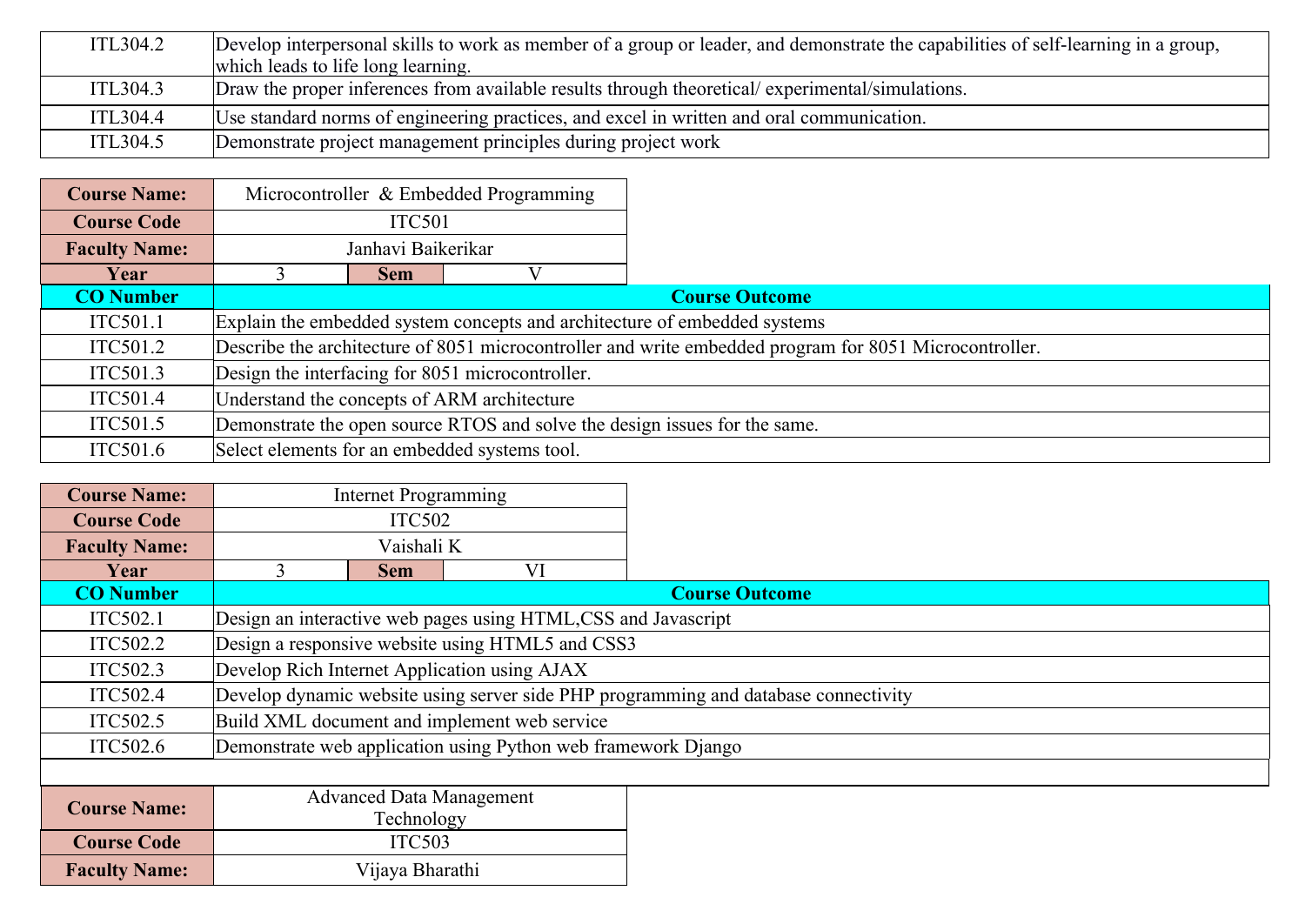| Year                 | $\mathbf{3}$                                                                                                                                                                | <b>Sem</b>                                                                                                                                                    | VI                                                                      |                                                                                                                                       |  |  |  |  |
|----------------------|-----------------------------------------------------------------------------------------------------------------------------------------------------------------------------|---------------------------------------------------------------------------------------------------------------------------------------------------------------|-------------------------------------------------------------------------|---------------------------------------------------------------------------------------------------------------------------------------|--|--|--|--|
| <b>CO</b> Number     |                                                                                                                                                                             | <b>Course Outcome</b>                                                                                                                                         |                                                                         |                                                                                                                                       |  |  |  |  |
| ITC503.1             | Explain and understand the concept of a transaction and how ACID properties are maintained when concurrent transaction occur in a<br>database                               |                                                                                                                                                               |                                                                         |                                                                                                                                       |  |  |  |  |
| ITC503.2             |                                                                                                                                                                             |                                                                                                                                                               |                                                                         | Measure query costs and design alternate efficient paths for query execution.                                                         |  |  |  |  |
| ITC503.3             |                                                                                                                                                                             |                                                                                                                                                               | Apply sophisticated access protocols to control access to the database. |                                                                                                                                       |  |  |  |  |
| ITC503.4             |                                                                                                                                                                             |                                                                                                                                                               |                                                                         | Implement alternate models like Distributed databases and Design applications using advanced models like mobile, spatial databases.   |  |  |  |  |
| ITC503.5             |                                                                                                                                                                             |                                                                                                                                                               | Develop dimensional models for constructing DW                          |                                                                                                                                       |  |  |  |  |
| ITC503.6             |                                                                                                                                                                             |                                                                                                                                                               | Analyze data using OLAP operations so as to take strategic decisions    |                                                                                                                                       |  |  |  |  |
| <b>Course Name:</b>  | Cryptography & Network<br>Security                                                                                                                                          |                                                                                                                                                               |                                                                         |                                                                                                                                       |  |  |  |  |
| <b>Course Code</b>   |                                                                                                                                                                             | <b>ITC504</b>                                                                                                                                                 |                                                                         |                                                                                                                                       |  |  |  |  |
| <b>Faculty Name:</b> |                                                                                                                                                                             | Uday Nayak                                                                                                                                                    |                                                                         |                                                                                                                                       |  |  |  |  |
| Year                 | 3                                                                                                                                                                           | <b>Sem</b>                                                                                                                                                    | VI                                                                      |                                                                                                                                       |  |  |  |  |
| <b>CO</b> Number     | <b>Course Outcome</b>                                                                                                                                                       |                                                                                                                                                               |                                                                         |                                                                                                                                       |  |  |  |  |
| ITC504.1             |                                                                                                                                                                             | Identify information security goals, classical encryption techniques and acquire fundamental knowledge on the concepts of finite<br>fields and number theory. |                                                                         |                                                                                                                                       |  |  |  |  |
| ITC504.2             | Understand, compare and apply different encryption and decryption techniques to solve problems related to confidentiality and<br>authentication.                            |                                                                                                                                                               |                                                                         |                                                                                                                                       |  |  |  |  |
| ITC504.3             | Apply the knowledge of cryptographic checksums and evaluate the performance of different message digest algorithms for verifying<br>the integrity of varying message sizes. |                                                                                                                                                               |                                                                         |                                                                                                                                       |  |  |  |  |
| ITC504.4             |                                                                                                                                                                             |                                                                                                                                                               |                                                                         | Apply different digital signature algorithms to achieve authentication create secure applications.                                    |  |  |  |  |
| ITC504.5             | like SSL, IPSec, and PGP.                                                                                                                                                   |                                                                                                                                                               |                                                                         | Apply network security basics, analyze different attacks on networks and evaluate the performance of firewalls and security protocols |  |  |  |  |
| ITC504.6             |                                                                                                                                                                             |                                                                                                                                                               |                                                                         | Apply the knowledge of cryptographic utilities and authentication mechanisms to design secure applications.                           |  |  |  |  |

| <b>Course Name:</b>  |                                                                                        | <b>Algorithms</b>  | Advanced Data Structures & Analysis of |  |  |  |  |
|----------------------|----------------------------------------------------------------------------------------|--------------------|----------------------------------------|--|--|--|--|
| <b>Course Code</b>   |                                                                                        | Optional Course-I) | ITDLO-1-5011 (Department Level         |  |  |  |  |
| <b>Faculty Name:</b> |                                                                                        | Sushree Satapathy  |                                        |  |  |  |  |
| Year                 | VI<br><b>Sem</b>                                                                       |                    |                                        |  |  |  |  |
| <b>CO</b> Number     | <b>Course Outcome</b>                                                                  |                    |                                        |  |  |  |  |
| ITLO-1-5011.1        | Students will be able to choose appropriate advanced data structure for given problem. |                    |                                        |  |  |  |  |
| ITLO-1-5011.2        | Students will be able to calculate complexity.                                         |                    |                                        |  |  |  |  |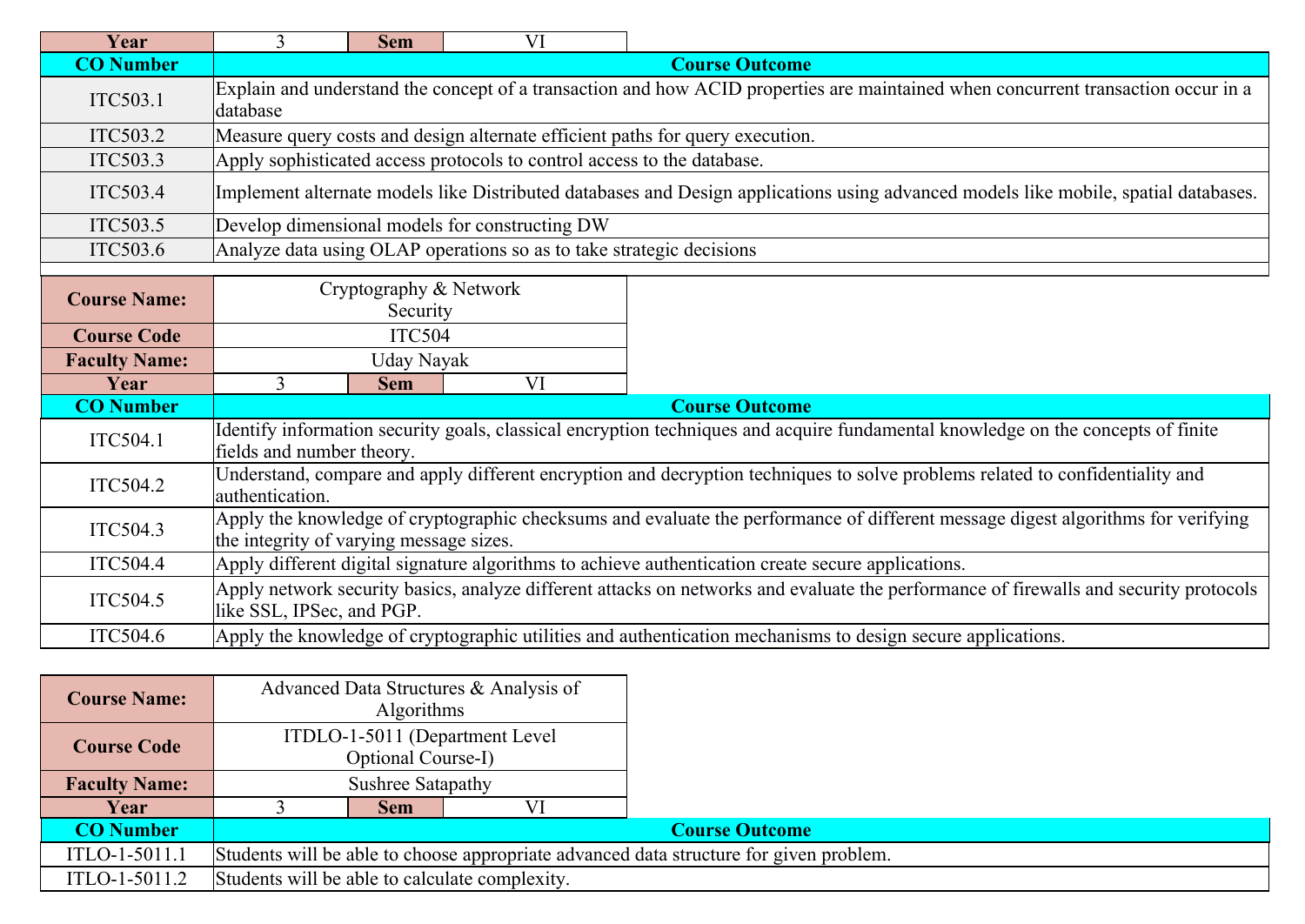| ITLO-1-5011.3 | Students will be able to select appropriate design techniques to solve real world problems.          |
|---------------|------------------------------------------------------------------------------------------------------|
|               | ITLO-1-5011.4 Students will able to apply the dynamic programming technique to solve the problems.   |
|               | ITLO-1-5011.5 Students will be able to apply the greedy programming technique to solve the problems. |
|               | ITLO-1-5011.6 Students will be able to select a proper pattern matching algorithm for given problem. |

| <b>Course Name:</b>  |                                                                                                                         | E-Commerce & E-Business                                                                                  |                                                                          |                       |  |  |  |
|----------------------|-------------------------------------------------------------------------------------------------------------------------|----------------------------------------------------------------------------------------------------------|--------------------------------------------------------------------------|-----------------------|--|--|--|
| <b>Course Code</b>   | ITDLO-1-5013 (Department Level                                                                                          |                                                                                                          |                                                                          |                       |  |  |  |
|                      |                                                                                                                         | Optional Course-I)                                                                                       |                                                                          |                       |  |  |  |
| <b>Faculty Name:</b> |                                                                                                                         | Tayyabali                                                                                                |                                                                          |                       |  |  |  |
| Year                 |                                                                                                                         | <b>Sem</b>                                                                                               | VI                                                                       |                       |  |  |  |
| <b>CO</b> Number     |                                                                                                                         |                                                                                                          |                                                                          | <b>Course Outcome</b> |  |  |  |
| ITDL0-1-5013.1       |                                                                                                                         | Students will be able to know basics of E-commerce                                                       |                                                                          |                       |  |  |  |
| ITDL0-1-5013.2       |                                                                                                                         | Students will be able to choose the technologies required to design and develop the E-commerce platforms |                                                                          |                       |  |  |  |
| ITDL0-1-5013.3       | Students will be able to understand the various modern available payment systems and their advantages and disadvantages |                                                                                                          |                                                                          |                       |  |  |  |
| ITDL0-1-5013.4       | Students will be able to design the strategies to market and sell their products online                                 |                                                                                                          |                                                                          |                       |  |  |  |
| ITDL0-1-5013.5       |                                                                                                                         | Students will be able to understand the E-Business and its types                                         |                                                                          |                       |  |  |  |
| ITDL0-1-5013.6       |                                                                                                                         |                                                                                                          | Students will be able to compare and design various business strategies. |                       |  |  |  |

| <b>Course Name:</b>  |                                              | Internet Programming Lab                                                            |                                                               |                       |  |  |  |
|----------------------|----------------------------------------------|-------------------------------------------------------------------------------------|---------------------------------------------------------------|-----------------------|--|--|--|
| <b>Course Code</b>   |                                              | <b>ITL501</b>                                                                       |                                                               |                       |  |  |  |
| <b>Faculty Name:</b> |                                              | Vaishali K                                                                          |                                                               |                       |  |  |  |
| Year                 | 3                                            | <b>Sem</b>                                                                          | VI                                                            |                       |  |  |  |
| <b>CO</b> Number     |                                              |                                                                                     |                                                               | <b>Course Outcome</b> |  |  |  |
| ITL501.1             |                                              |                                                                                     | Design an interactive web pages using HTML,CSS and Javascript |                       |  |  |  |
| ITL501.2             |                                              |                                                                                     | Design a responsive website using HTML5 and CSS3              |                       |  |  |  |
| ITL501.3             |                                              |                                                                                     | Develop Rich Internet Application using AJAX                  |                       |  |  |  |
| ITL501.4             |                                              | Develop dynamic website using server side PHP programming and database connectivity |                                                               |                       |  |  |  |
| ITL501.5             | Build XML document and implement web service |                                                                                     |                                                               |                       |  |  |  |
| ITL501.6             |                                              |                                                                                     | Demonstrate web application using Python web framework Django |                       |  |  |  |
|                      |                                              |                                                                                     |                                                               |                       |  |  |  |
| <b>Course Name:</b>  |                                              | Security Lab                                                                        |                                                               |                       |  |  |  |
| <b>Course Code</b>   |                                              | <b>ITL502</b>                                                                       |                                                               |                       |  |  |  |
| <b>Faculty Name:</b> |                                              | Uday Nayak                                                                          |                                                               |                       |  |  |  |
| Year                 |                                              | <b>Sem</b>                                                                          |                                                               |                       |  |  |  |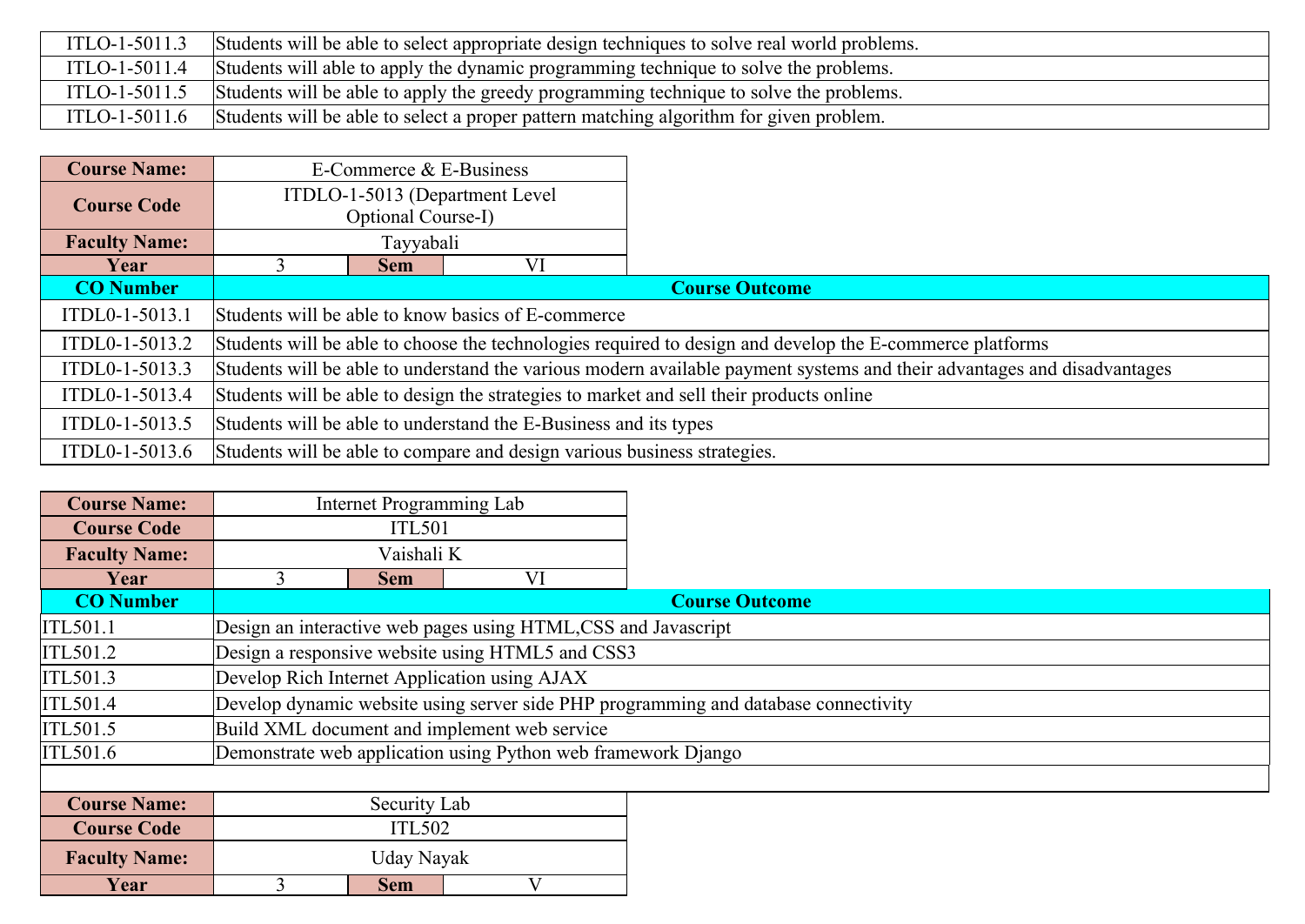| <b>CO Number</b> | <b>Course Outcome</b>                                                                                                    |
|------------------|--------------------------------------------------------------------------------------------------------------------------|
| ITL502.1         | Apply the knowledge of symmetric cryptography to implement simple ciphers.                                               |
| ITL502.2         | Analyze and implement public key algorithms like RSA and ElGamal.                                                        |
| ITL502.3         | Analyze and evaluate performance of hashing algorithms.                                                                  |
| ITL502.4         | Explore the different reconnaissance tools to gather information about networks.                                         |
| ITL502.5         | Use tools like sniffers, port scanners and other related tools for analyzing packets in a network                        |
| ITL502.6         | Apply and set up firewalls and intrusion detection systems using open source technologies and to explore email security. |

| <b>Course Name:</b>  |                                                                                                                     | OLAP Lab              |                                                                           |                                                                                                                |  |  |
|----------------------|---------------------------------------------------------------------------------------------------------------------|-----------------------|---------------------------------------------------------------------------|----------------------------------------------------------------------------------------------------------------|--|--|
| <b>Course Code</b>   | <b>ITL503</b>                                                                                                       |                       |                                                                           |                                                                                                                |  |  |
| <b>Faculty Name:</b> |                                                                                                                     | Vijaya Bharathi       |                                                                           |                                                                                                                |  |  |
| Year                 | 3 <sup>1</sup>                                                                                                      | <b>Sem</b>            | VI                                                                        |                                                                                                                |  |  |
| <b>CO</b> Number     |                                                                                                                     |                       |                                                                           | <b>Course Outcome</b>                                                                                          |  |  |
| ITL503.1             |                                                                                                                     |                       |                                                                           | Implement simple query optimizers and design alternate efficient paths for query execution.                    |  |  |
| ITL503.2             |                                                                                                                     |                       |                                                                           | Simulate the working of concurrency protocols, recovery mechanisms in a database                               |  |  |
| ITL503.3             |                                                                                                                     |                       | Design applications using advanced models like mobile, spatial databases. |                                                                                                                |  |  |
| ITL503.4             |                                                                                                                     |                       |                                                                           | Implement a distributed database and understand its query processing and transaction processing mechanisms     |  |  |
| ITL503.5             | Build a data warehouse                                                                                              |                       |                                                                           |                                                                                                                |  |  |
| ITL503.6             |                                                                                                                     |                       | Analyze data using OLAP operations so as to take strategic decisions      |                                                                                                                |  |  |
|                      |                                                                                                                     |                       |                                                                           |                                                                                                                |  |  |
| <b>Course Name:</b>  |                                                                                                                     | IOT(Mini Project) Lab |                                                                           |                                                                                                                |  |  |
| <b>Course Code</b>   |                                                                                                                     | <b>ITL504</b>         |                                                                           |                                                                                                                |  |  |
| <b>Faculty Name:</b> |                                                                                                                     | Tayyabli              |                                                                           |                                                                                                                |  |  |
| Year                 | $\overline{3}$                                                                                                      | <b>Sem</b>            | $\mathbf{V}$                                                              |                                                                                                                |  |  |
| <b>CO Number</b>     |                                                                                                                     |                       |                                                                           | <b>Course Outcome</b>                                                                                          |  |  |
| <b>ITL 504.1</b>     |                                                                                                                     |                       |                                                                           | Students will be able to identify the requirements for the real world problems.                                |  |  |
| <b>ITL 504.2</b>     | Students will be able to conduct a survey of several available literatures in the preferred field of study          |                       |                                                                           |                                                                                                                |  |  |
| <b>ITL 504.3</b>     | Students will be able to lean and enhance software/hardware skills.                                                 |                       |                                                                           |                                                                                                                |  |  |
| <b>ITL 504.4</b>     | Students will be able to demonstrate and build the project successfully by hardware requirements, coding, emulating |                       |                                                                           |                                                                                                                |  |  |
|                      | and testing                                                                                                         |                       |                                                                           |                                                                                                                |  |  |
| <b>ITL 504.5</b>     |                                                                                                                     |                       |                                                                           | Students will be able to report and present the findings of the study conducted in the preferred domain        |  |  |
| <b>ITL 504.6</b>     |                                                                                                                     |                       |                                                                           | Students will be able to demonstrate an ability to work in teams and manage the conduct of the research study. |  |  |
|                      |                                                                                                                     |                       |                                                                           |                                                                                                                |  |  |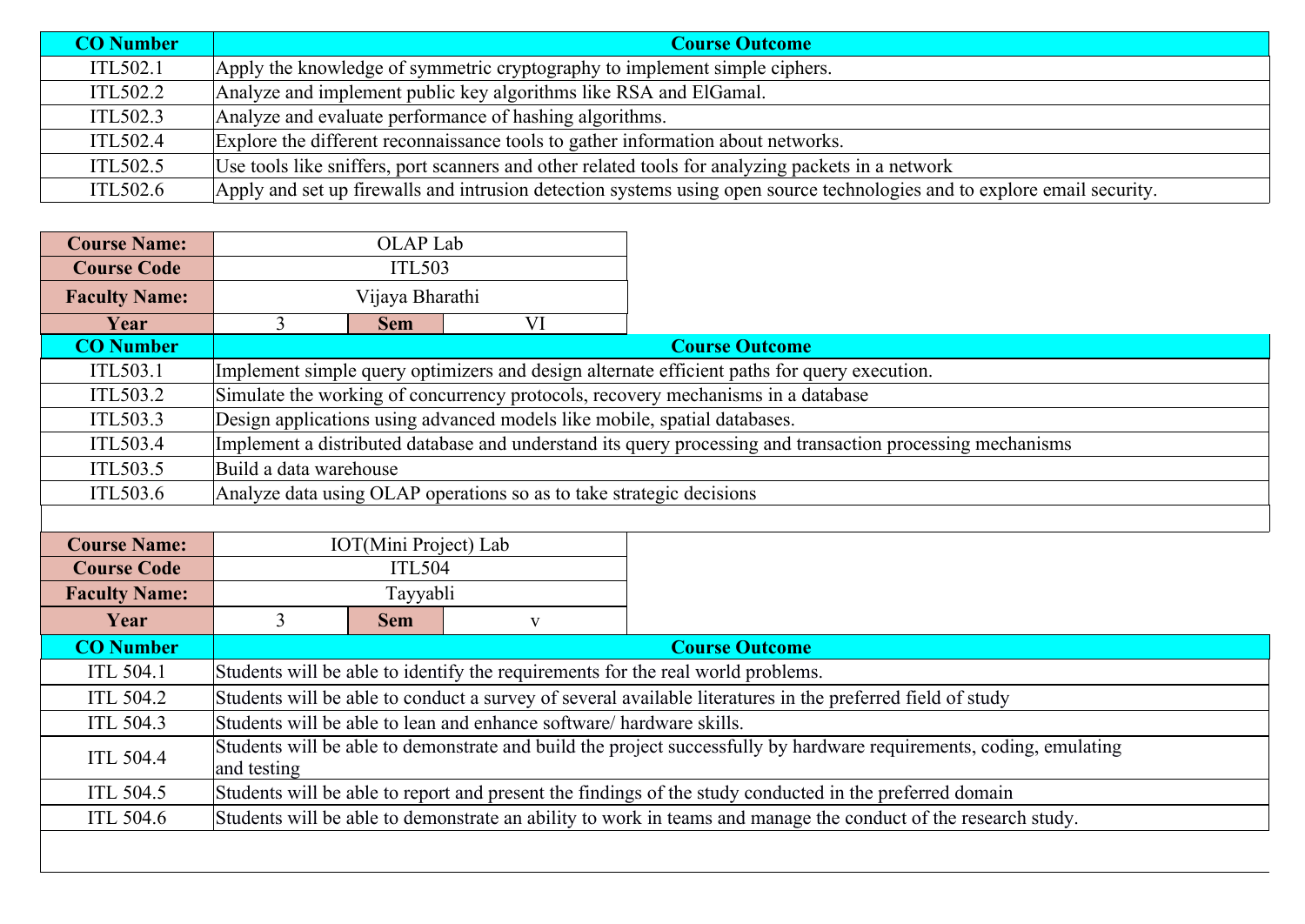| <b>Course Name:</b>                                                                             | <b>Business Communication</b>                                                                               |                                                                                                                                        |                                                                           |                                                                                                                                        |  |  |  |
|-------------------------------------------------------------------------------------------------|-------------------------------------------------------------------------------------------------------------|----------------------------------------------------------------------------------------------------------------------------------------|---------------------------------------------------------------------------|----------------------------------------------------------------------------------------------------------------------------------------|--|--|--|
|                                                                                                 |                                                                                                             | and Ethics                                                                                                                             |                                                                           |                                                                                                                                        |  |  |  |
| <b>Course Code</b>                                                                              |                                                                                                             | <b>ITL505</b>                                                                                                                          |                                                                           |                                                                                                                                        |  |  |  |
| <b>Faculty Name:</b>                                                                            |                                                                                                             | Ms. Devyani Balasra                                                                                                                    |                                                                           |                                                                                                                                        |  |  |  |
| Year                                                                                            |                                                                                                             | <b>Sem</b>                                                                                                                             | V                                                                         |                                                                                                                                        |  |  |  |
| <b>CO</b> Number                                                                                |                                                                                                             |                                                                                                                                        |                                                                           | <b>Course Outcome</b>                                                                                                                  |  |  |  |
| ITL505.1                                                                                        |                                                                                                             |                                                                                                                                        |                                                                           | Students will be able to relate to techniques of formal and technical writing and to principles of corporate ethics which includes     |  |  |  |
|                                                                                                 | knowledge of Intellectual Property Rights and ethical codes of conduct in business and corporate activities |                                                                                                                                        |                                                                           |                                                                                                                                        |  |  |  |
| ITL505.2                                                                                        |                                                                                                             |                                                                                                                                        |                                                                           | Students will be able to explain the objectives, format and style of technical report, and technical proposal and the importance of    |  |  |  |
|                                                                                                 | interpersonal skills and paraphrase a technical paper                                                       |                                                                                                                                        |                                                                           |                                                                                                                                        |  |  |  |
|                                                                                                 |                                                                                                             |                                                                                                                                        |                                                                           | Students will be able to describe strategies for effective meetings and group discussions and techniques for effective preparation for |  |  |  |
| ITL505.3<br>different types of interview which includes resume writing and statement of purpose |                                                                                                             |                                                                                                                                        |                                                                           |                                                                                                                                        |  |  |  |
|                                                                                                 |                                                                                                             | Students will be able to apply conceptual awareness of interpersonal skills, strategies for effective meetings which includes          |                                                                           |                                                                                                                                        |  |  |  |
| ITL505.4                                                                                        | documentation, and group discussions to complete a mock project                                             |                                                                                                                                        |                                                                           |                                                                                                                                        |  |  |  |
|                                                                                                 |                                                                                                             | Students will be able to make use of the given format while drafting a technical report and a technical proposal and the techniques of |                                                                           |                                                                                                                                        |  |  |  |
| ITL505.5                                                                                        |                                                                                                             |                                                                                                                                        | effective preparation for interviews while appearing for a mock interview |                                                                                                                                        |  |  |  |
| ITL505.6                                                                                        |                                                                                                             |                                                                                                                                        |                                                                           | Students will be able to evaluate technical reports and technical proposals using the given rubric                                     |  |  |  |

| <b>Course Name:</b>  |                                                                                      | <b>Enterprise Network Design</b> |                                                                       |                                                                                                    |  |  |
|----------------------|--------------------------------------------------------------------------------------|----------------------------------|-----------------------------------------------------------------------|----------------------------------------------------------------------------------------------------|--|--|
| <b>Course Code</b>   |                                                                                      | ITC701                           |                                                                       |                                                                                                    |  |  |
| <b>Faculty Name:</b> |                                                                                      | Prasad Padalkar                  |                                                                       |                                                                                                    |  |  |
| Year                 | 4                                                                                    | <b>Sem</b>                       | VII                                                                   |                                                                                                    |  |  |
| <b>CO</b> Number     |                                                                                      |                                  |                                                                       | <b>Course Outcome</b>                                                                              |  |  |
| ITC701.1             |                                                                                      |                                  |                                                                       | Students would be able to gather customer requirements and APPLY a Methodology to Network Design   |  |  |
| ITC701.2             |                                                                                      |                                  |                                                                       | Students will be able to SELECT appropriate Structure and Modularize the Network                   |  |  |
| ITC701.3             |                                                                                      |                                  | Students will be able to DESIGN Basic Campus and Data Center Network. |                                                                                                    |  |  |
| ITC701.4             | Students will be able to DESIGN Remote Connectivity                                  |                                  |                                                                       |                                                                                                    |  |  |
| ITC701.5             | Students will be able to SELECT suitable Routing Protocols and IP Addressing scheme. |                                  |                                                                       |                                                                                                    |  |  |
| ITC701.6             |                                                                                      |                                  |                                                                       | Students will be able to COMPARE Openflow controllers and switches with other enterprise networks. |  |  |
|                      |                                                                                      |                                  |                                                                       |                                                                                                    |  |  |
| <b>Course Name:</b>  |                                                                                      | <b>Infrastructure Security</b>   |                                                                       |                                                                                                    |  |  |
| <b>Course Code</b>   |                                                                                      | <b>ITC702</b>                    |                                                                       |                                                                                                    |  |  |
| <b>Faculty Name:</b> |                                                                                      | Aruna Khubalkar                  |                                                                       |                                                                                                    |  |  |
| Year                 |                                                                                      | <b>Sem</b>                       | VII                                                                   |                                                                                                    |  |  |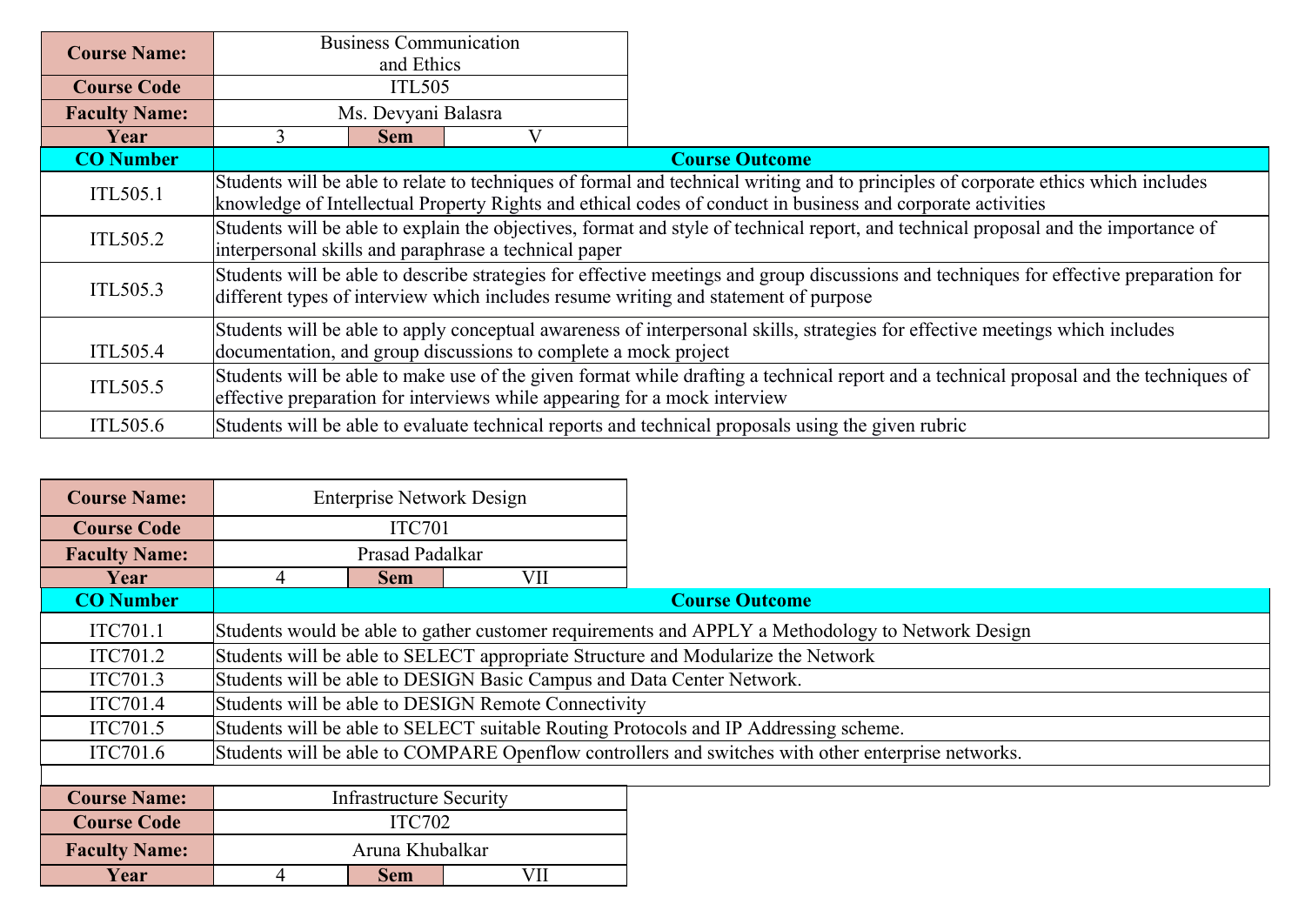| <b>CO</b> Number | <b>Course Outcome</b>                                                                                   |
|------------------|---------------------------------------------------------------------------------------------------------|
| ITC702.1         | Understand the concept of vulnerabilities, attacks and protection mechanisms                            |
| ITC702.2         | Analyze and evaluate software vulnerabilities and attacks on databases and operating systems Evaluating |
| ITC702.3         | Explain the need for security protocols in the context of wireless communication                        |
| ITC702.4         | Understand and explain various security solutions for Web and Cloud infrastructure                      |
| ITC702.5         | Understand, and evaluate different attacks on Open Web Applications and Web services                    |
| ITC702.6         | Design appropriate security policies to protect infrastructure components                               |

| <b>Course Name:</b>  |                                                                                                                   | Artificial Intelligence |                                                                  |                                                                                                                                        |  |
|----------------------|-------------------------------------------------------------------------------------------------------------------|-------------------------|------------------------------------------------------------------|----------------------------------------------------------------------------------------------------------------------------------------|--|
| <b>Course Code</b>   | <b>ITC703</b>                                                                                                     |                         |                                                                  |                                                                                                                                        |  |
| <b>Faculty Name:</b> | Sunantha                                                                                                          |                         |                                                                  |                                                                                                                                        |  |
| Year                 | $\overline{4}$                                                                                                    | <b>Sem</b>              | VII                                                              |                                                                                                                                        |  |
| <b>CO Number</b>     |                                                                                                                   |                         |                                                                  | <b>Course Outcome</b>                                                                                                                  |  |
| ITC703.1             |                                                                                                                   |                         |                                                                  | Demonstrate knowledge of the building blocks of AI as presented in terms of intelligent agents.                                        |  |
| ITC703.2             | techniques to solve them.                                                                                         |                         |                                                                  | Analyze and formalize the problem as a state space, graph, design heuristics and select amongst different search or game based         |  |
| ITC703.3             |                                                                                                                   |                         |                                                                  | Develop intelligent algorithms for constraint satisfaction problems and also design intelligent systems for Game Playing               |  |
| ITC703.4             | planning.                                                                                                         |                         |                                                                  | Attain the capability to represent various real life problem domains using logic based techniques and use this to perform inference or |  |
| ITC703.5             |                                                                                                                   |                         |                                                                  | Formulate and solve problems with uncertain information using Bayesian approaches.                                                     |  |
| ITC703.6             |                                                                                                                   |                         |                                                                  | To introduce advanced topics of AI such as planning, Bayes networks, natural language processing and Cognitive Computing.              |  |
|                      |                                                                                                                   |                         |                                                                  |                                                                                                                                        |  |
| <b>Course Name:</b>  |                                                                                                                   | Soft Computing          |                                                                  |                                                                                                                                        |  |
| <b>Course Code</b>   |                                                                                                                   | ITDLO7035               |                                                                  |                                                                                                                                        |  |
| <b>Faculty Name:</b> |                                                                                                                   | Uday Nayak              |                                                                  |                                                                                                                                        |  |
| Year                 | $\overline{4}$                                                                                                    | <b>Sem</b>              | VII                                                              |                                                                                                                                        |  |
| <b>CO</b> Number     |                                                                                                                   |                         |                                                                  | <b>Course Outcome</b>                                                                                                                  |  |
| ITDLO7035-1          | Ability to elaborate the importance of optimizations and its use in computer engineering fields and other domains |                         |                                                                  |                                                                                                                                        |  |
| ITDLO7035-2          | Students would understand inference systems and understand the efficiency of a hybrid system and Fuzzy Logic      |                         |                                                                  |                                                                                                                                        |  |
| ITDLO7035-3          | Ability to analyze the difference between various learning algorithms of Neural Networks                          |                         |                                                                  |                                                                                                                                        |  |
| ITDLO7035-4          |                                                                                                                   |                         |                                                                  | Ability to program and to explore practical applications of Neural Networks                                                            |  |
| ITDLO7035-5          |                                                                                                                   |                         | Apply genetic algorithms to combinatorial optimization problems. |                                                                                                                                        |  |
| ITDLO7035-6          |                                                                                                                   |                         |                                                                  | Ability to hybridize Neural Networks and fuzzy logic to form a Neuro-fuzzy network.                                                    |  |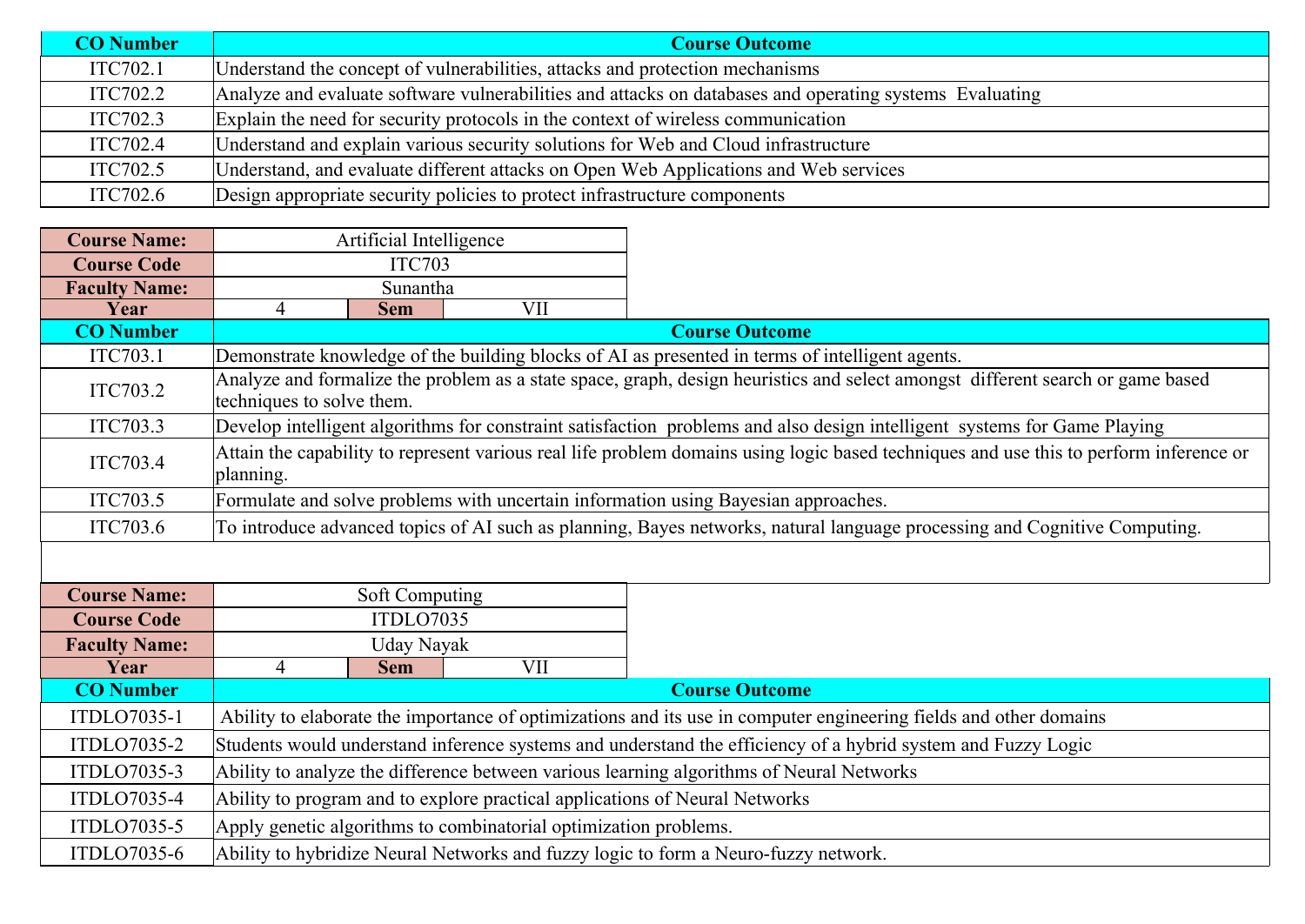| <b>Course Name:</b>  |                                                                    |                                                                       | Mobile Application Development                              |                       |  |  |  |
|----------------------|--------------------------------------------------------------------|-----------------------------------------------------------------------|-------------------------------------------------------------|-----------------------|--|--|--|
| <b>Course Code</b>   |                                                                    | ITDLO7032                                                             |                                                             |                       |  |  |  |
| <b>Faculty Name:</b> |                                                                    | Nilesh                                                                |                                                             |                       |  |  |  |
| Year                 |                                                                    | <b>Sem</b>                                                            | VII                                                         |                       |  |  |  |
| <b>CO</b> Number     |                                                                    |                                                                       |                                                             | <b>Course Outcome</b> |  |  |  |
| ITDLO7032.1          |                                                                    |                                                                       | Describe Android platform, Architecture and features.       |                       |  |  |  |
| ITDLO7032.2          |                                                                    |                                                                       | Design User Interface and develop activity for Android App. |                       |  |  |  |
| <b>ITDLO7032.3</b>   |                                                                    | Use Intent, Broadcast receivers and Internet services in Android App. |                                                             |                       |  |  |  |
| ITDLO7032.4          | Design and implement Database Application and Content providers.   |                                                                       |                                                             |                       |  |  |  |
| ITDLO7032.5          | Use multimedia, camera and Location based services in Android App. |                                                                       |                                                             |                       |  |  |  |
| ITDLO7032.6          |                                                                    |                                                                       | Discuss various security issues in Android platform.        |                       |  |  |  |

| <b>Course Name:</b>  | <b>Cyber Security and Laws</b>                                                    |                                                                        |  |                                                                                         |  |  |
|----------------------|-----------------------------------------------------------------------------------|------------------------------------------------------------------------|--|-----------------------------------------------------------------------------------------|--|--|
| <b>Course Code</b>   |                                                                                   | ILO7016                                                                |  |                                                                                         |  |  |
| <b>Faculty Name:</b> |                                                                                   | Phiroj Sheikh                                                          |  |                                                                                         |  |  |
| Year                 | VII<br><b>Sem</b>                                                                 |                                                                        |  |                                                                                         |  |  |
| <b>CO</b> Number     |                                                                                   | <b>Course Outcome</b>                                                  |  |                                                                                         |  |  |
| ILO7016.1            |                                                                                   | Outline the concept of cybercrime and its effect on the outside world. |  |                                                                                         |  |  |
| ILO7016.2            | Infer the cyber offenses and cybercrimes methodologies and it's probable targets. |                                                                        |  |                                                                                         |  |  |
| ILO7016.3            | Understands the various tools and methods used in Cybercrimes.                    |                                                                        |  |                                                                                         |  |  |
| ILO7016.4            | Interpret and distinguish different aspects of cyber law in various legal issues. |                                                                        |  |                                                                                         |  |  |
| ILO7016.5            | Understands the Indian IT Act and its amendments.                                 |                                                                        |  |                                                                                         |  |  |
| ILO7016.6            |                                                                                   |                                                                        |  | Apply information security standards compliance during software design and development. |  |  |

| <b>Course Name:</b>  |                                                                                                                              |                                                                     | Management Information System |                                                                                                                     |  |  |
|----------------------|------------------------------------------------------------------------------------------------------------------------------|---------------------------------------------------------------------|-------------------------------|---------------------------------------------------------------------------------------------------------------------|--|--|
| <b>Course Code</b>   | ILO7013                                                                                                                      |                                                                     |                               |                                                                                                                     |  |  |
| <b>Faculty Name:</b> | Anagha Shastri                                                                                                               |                                                                     |                               |                                                                                                                     |  |  |
| Year                 |                                                                                                                              | <b>Sem</b>                                                          | VII                           |                                                                                                                     |  |  |
| <b>CO</b> Number     |                                                                                                                              | <b>Course Outcome</b>                                               |                               |                                                                                                                     |  |  |
| ILO7013.1            |                                                                                                                              | Explain how information systems transform Businesses.               |                               |                                                                                                                     |  |  |
| ILO7013.2            |                                                                                                                              | Identify the impact of information systems have on an organization. |                               |                                                                                                                     |  |  |
| ILO7013.3            | Describe IT infrastructure and its components and its current trends.                                                        |                                                                     |                               |                                                                                                                     |  |  |
|                      | Understand the principal tools and technologies for accessing information from databases to improve business performance and |                                                                     |                               |                                                                                                                     |  |  |
| ILO7013.4            | decision making.                                                                                                             |                                                                     |                               |                                                                                                                     |  |  |
| ILO7013.5            |                                                                                                                              |                                                                     |                               | Explain how informed consent, legislation, industry self regulation and technology tools help protect data privacy. |  |  |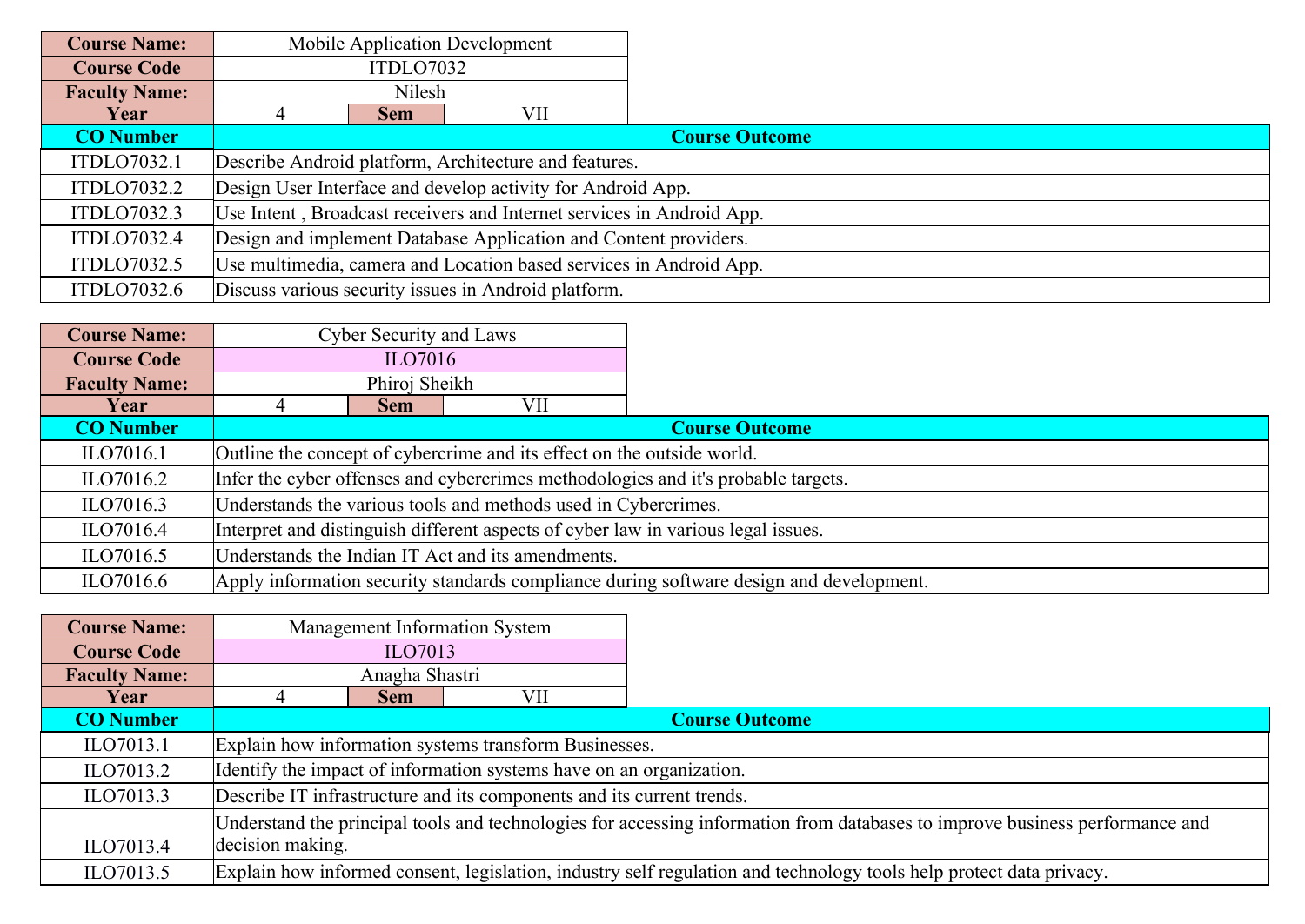ILO7013.6 Identify the types of systems used for enterprise-wide knowledge management and how they provide value for businesses module.

| <b>Course Name:</b>  | <b>Operations Research</b>                                                                                    |                                                                                                                                   |     |                       |  |  |
|----------------------|---------------------------------------------------------------------------------------------------------------|-----------------------------------------------------------------------------------------------------------------------------------|-----|-----------------------|--|--|
| <b>Course Code</b>   | <b>ITLO-7015</b>                                                                                              |                                                                                                                                   |     |                       |  |  |
| <b>Faculty Name:</b> | Dr. Revathy Sundararajan                                                                                      |                                                                                                                                   |     |                       |  |  |
| Year                 | 4                                                                                                             | <b>Sem</b>                                                                                                                        | VII |                       |  |  |
| <b>CO</b> Number     |                                                                                                               |                                                                                                                                   |     | <b>Course Outcome</b> |  |  |
| ILO7015.1            | distributi                                                                                                    | Students will be able to solve inequalities by changing them to equalities; have an understanding of Binomial, Poisson and Normal |     |                       |  |  |
| ILO7015.2            | Students will be able to define LPP and obtain basic feasible solutions; solve simple transportation problems |                                                                                                                                   |     |                       |  |  |
| ILO7015.3            | Students will be able to formulate LPP and solve it graphically; use simplexmethod to solve LPP               |                                                                                                                                   |     |                       |  |  |
| ILO7015.4            | Students will be able to solve game theory and sequencing problems                                            |                                                                                                                                   |     |                       |  |  |
| ILO7015.5            | Students will be able to Solve sequencing problems – using Johnson's algorithm and dynamic programming        |                                                                                                                                   |     |                       |  |  |
| ILO7015.6            |                                                                                                               | Students will be able to Use simulation to solve problems                                                                         |     |                       |  |  |

| <b>Course Name:</b> |                                                                                                                                       | Network Design Lab |                                                      |                                                                                   |  |
|---------------------|---------------------------------------------------------------------------------------------------------------------------------------|--------------------|------------------------------------------------------|-----------------------------------------------------------------------------------|--|
| <b>Course Code</b>  | <b>ITL701</b>                                                                                                                         |                    |                                                      |                                                                                   |  |
| <b>Faculty name</b> | Prasad                                                                                                                                |                    |                                                      |                                                                                   |  |
| Year                | VII<br>Sem                                                                                                                            |                    |                                                      |                                                                                   |  |
| <b>CO</b> Number    |                                                                                                                                       |                    |                                                      | <b>Course Outcome</b>                                                             |  |
| <b>ITL701.1</b>     |                                                                                                                                       |                    |                                                      | Understand the requirements of an enterprise and outline its major design areas   |  |
| ITL701.2            |                                                                                                                                       |                    |                                                      | Identify & apply high level modules for enterprise architecture and analyze them. |  |
| ITL701.3            | Identify the networking devices, prepare a bill of materials and configure the devices as per the Core, Acess and Distribution layers |                    |                                                      |                                                                                   |  |
| ITL701.4            | Design the Server Farm for an enterprise network and discuss up gradations if needed.                                                 |                    |                                                      |                                                                                   |  |
|                     | Identify and select the technology for Remote site Connectivity, suitable IP addressing plan and routing protocol for an enterprise   |                    |                                                      |                                                                                   |  |
| ITL701.5            | network.                                                                                                                              |                    |                                                      |                                                                                   |  |
| ITL701.6            |                                                                                                                                       |                    | Test and monitor the enterprise network using a tool |                                                                                   |  |

| <b>Course Name:</b> | <b>Advance Security Lab</b>                                                                     |                 |  |  |  |  |
|---------------------|-------------------------------------------------------------------------------------------------|-----------------|--|--|--|--|
| <b>Course Code</b>  |                                                                                                 | <b>ITL702</b>   |  |  |  |  |
| <b>Faculty name</b> |                                                                                                 | Aruna Khubalkar |  |  |  |  |
| Year                | VII<br>Sem                                                                                      |                 |  |  |  |  |
| <b>CO Number</b>    | <b>Course Outcome</b>                                                                           |                 |  |  |  |  |
| ITL702.1            | Implement and analyze program and database vulnerabilities - Buffer overflow and SQL Injection. |                 |  |  |  |  |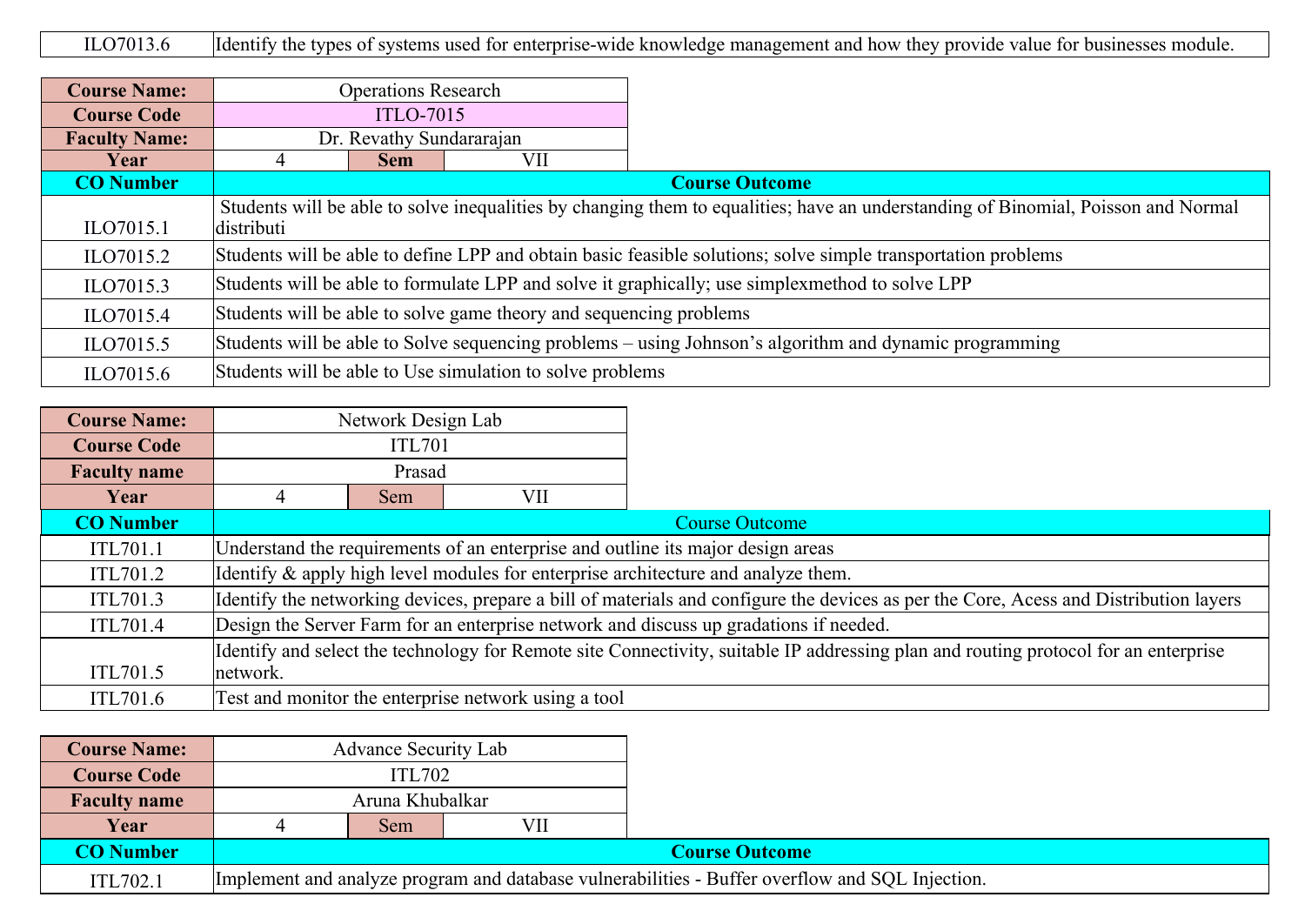| ITL702.2 | Analyze and evaluate different security tools to secure mobile devices, web browser, wireless network and router |  |  |  |  |
|----------|------------------------------------------------------------------------------------------------------------------|--|--|--|--|
| ITL702.3 | Explore reconnaissance, attack and forensics tools in Kali Linux                                                 |  |  |  |  |
| ITL702.4 | Test security of system using personal firewall installation                                                     |  |  |  |  |
| ITL702.5 | Understand AAA using RADUIS / TACACS                                                                             |  |  |  |  |
| ITL702.6 | Design Authentication system                                                                                     |  |  |  |  |

| <b>Course Name:</b> | Intelligent System                                                                                                                                          |                                                                               |  |                                                                                                        |  |
|---------------------|-------------------------------------------------------------------------------------------------------------------------------------------------------------|-------------------------------------------------------------------------------|--|--------------------------------------------------------------------------------------------------------|--|
| <b>Course Code</b>  | <b>ITL703</b>                                                                                                                                               |                                                                               |  |                                                                                                        |  |
| <b>Faculty name</b> | Sunantha                                                                                                                                                    |                                                                               |  |                                                                                                        |  |
| Year                | VII<br><b>Sem</b>                                                                                                                                           |                                                                               |  |                                                                                                        |  |
| <b>CO</b> Number    |                                                                                                                                                             |                                                                               |  | <b>Course Outcome</b>                                                                                  |  |
| ITL703.1            |                                                                                                                                                             | Design the building blocks of an Intelligent Agent using PEAS representation. |  |                                                                                                        |  |
| ITL703.2            | Analyze and formalize the problem as a state space, graph, design heuristics and select amongst different search or game based<br>techniques to solve them. |                                                                               |  |                                                                                                        |  |
| ITL703.3            | Develop intelligent algorithms for constraint satisfaction problems and also design intelligent systems for Game Playing                                    |                                                                               |  |                                                                                                        |  |
| ITL703.4            | Attain the capability to represent various real life problem domains using logic based techniques and use this to perform inference or<br>planning.         |                                                                               |  |                                                                                                        |  |
| ITL703.5            | Formulate and solve problems with uncertain information using Bayesian approaches.                                                                          |                                                                               |  |                                                                                                        |  |
| ITL703.6            |                                                                                                                                                             |                                                                               |  | Apply concept Natural Language processing to problems leading to understanding of cognitive computing. |  |

| <b>Course Name:</b> | Android Apps Development<br>Lab                                  |                                                                                       |  |  |  |  |
|---------------------|------------------------------------------------------------------|---------------------------------------------------------------------------------------|--|--|--|--|
| <b>Course Code</b>  |                                                                  | <b>ITL704</b>                                                                         |  |  |  |  |
| <b>Faculty name</b> | Nilesh                                                           |                                                                                       |  |  |  |  |
| Year                | VII<br><b>Sem</b>                                                |                                                                                       |  |  |  |  |
| <b>CO</b> Number    |                                                                  | <b>Course Outcome</b>                                                                 |  |  |  |  |
| ITL704.1            |                                                                  | Experiment on Integrated Development Environment for Android Application Development. |  |  |  |  |
| ITL704.2            | Design and Implement User Interfaces and Layouts of Android App. |                                                                                       |  |  |  |  |
| ITL704.3            | Use Intents for activity and broadcasting data in Android App.   |                                                                                       |  |  |  |  |
| ITL704.4            | Design and Implement Database Application and Content Providers. |                                                                                       |  |  |  |  |
| ITL704.5            | Experiment with Camera and Location Based service.               |                                                                                       |  |  |  |  |
| ITL704.6            | Develop Android App with Security features.                      |                                                                                       |  |  |  |  |